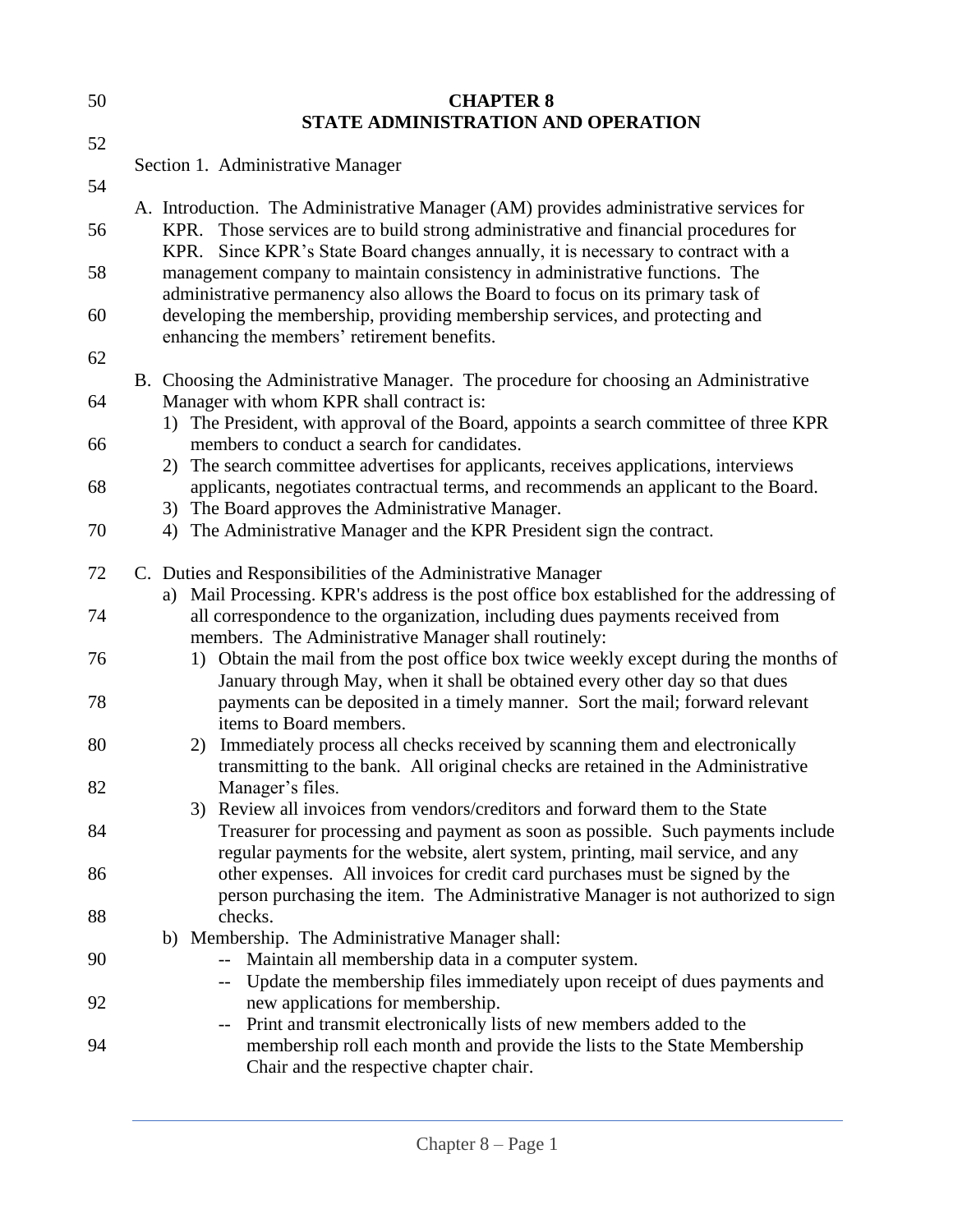| 96  |              | Print complete membership reports for the State Membership Chair and for                 |
|-----|--------------|------------------------------------------------------------------------------------------|
|     |              | each respective Local Chapter on a monthly basis and upon special request.               |
| 98  |              | Calculate monthly the amount of money due each Local Chapter based on<br>$\perp$ .       |
|     |              | dues received and forward a list of new members to each respective Local                 |
| 100 |              | Chapter and to the State Membership Chair.                                               |
|     |              | Provide information to the State Treasurer for remitting chapter dues to                 |
| 102 |              | chapters on a monthly basis.                                                             |
|     |              | Print and mail annual dues statements and second-request statements to                   |
| 104 |              | members as indicated.                                                                    |
|     |              | c) Newsletter. Serve as coordinator for the layout, design, compiling, proofing,         |
| 106 |              | publishing, and mailing of the newsletter, <i>The Kernel</i> . KPR is responsible for    |
|     |              | printing and mailing expense.                                                            |
| 108 |              | d) Website. As webmaster, design and maintain the website. All changes to the website    |
|     |              | design and all postings of articles and other information must be approved in advance    |
| 110 |              | by the President or his/her designated representative, the only individuals authorized   |
|     |              | to give such approval. The webmaster also has the authority to independently make        |
| 112 |              | minor adjustments without prior approval.                                                |
|     | e)           | KPR Repository. Maintain the official repository of all KPR records, correspondence,     |
| 114 |              | minutes, financial reports, and assets in accordance with KPR's records retention and    |
|     |              | disposal schedule. These items are provided to the Administrative Manager by State       |
| 116 |              | Officers, Board members, and Committee Chairs; Local Chapters; and other KPR             |
|     |              | leaders on a current, timely basis. The leaders retain copies in their files for passing |
| 118 |              | on to their successors.                                                                  |
|     | f)           | Accounting and Fiscal Policies and Procedures. Work with the Treasurer to ensure         |
| 120 |              | that an adequate system is established and maintained for receiving, accounting for,     |
|     |              | and depositing all receipts; work with the Treasurer to carry out fiscal policies and    |
| 122 |              | procedures approved by the Board; and, upon request, assist in establishing accounting   |
|     |              | procedures and developing items such as account distribution forms and expense           |
| 124 |              | reports.                                                                                 |
|     |              | Records and Audit. Ensure that financial records maintained by the Administrative        |
| 126 | g)           | Manager create an acceptable audit trail for an annual audit/review as specified in the  |
|     |              | chapter on audit procedures and that they are open for audit at any time.                |
|     |              |                                                                                          |
| 128 |              | h) Post Office Box. Maintain the KPR post office box and coordinate the usage of the     |
|     |              | mailing permit with the mailing service company.                                         |
| 130 | $\mathbf{i}$ | KPR Brochures. Maintain a supply of the KPR brochure which contains the                  |
|     |              | membership application and information on membership eligibility. Update and             |
| 132 |              | reprint this supply as needed.                                                           |
|     | $\ddot{1}$   | Policies and Procedures Manual. The Administrative Manager shall:                        |
| 134 |              | Update the Policies and Procedures Manual on the website with changes approved           |
|     |              | by the Board.                                                                            |
| 136 |              | Notify the Board when the new edition incorporating the changes is available.<br>$--$    |
|     |              | Distribute paper copies to those without computer access.<br>$--$                        |
| 138 |              | Coordinate with the State Secretary in performing these duties.<br>$--$                  |
|     | $\bf k)$     | Annual Meeting. The Administrative Manager shall:                                        |
| 140 |              | Work with the Chair(s) of the Annual Meeting, State President, and State<br>$- -$        |
|     |              | Treasurer in planning and conducting the Annual Meeting, coordinate                      |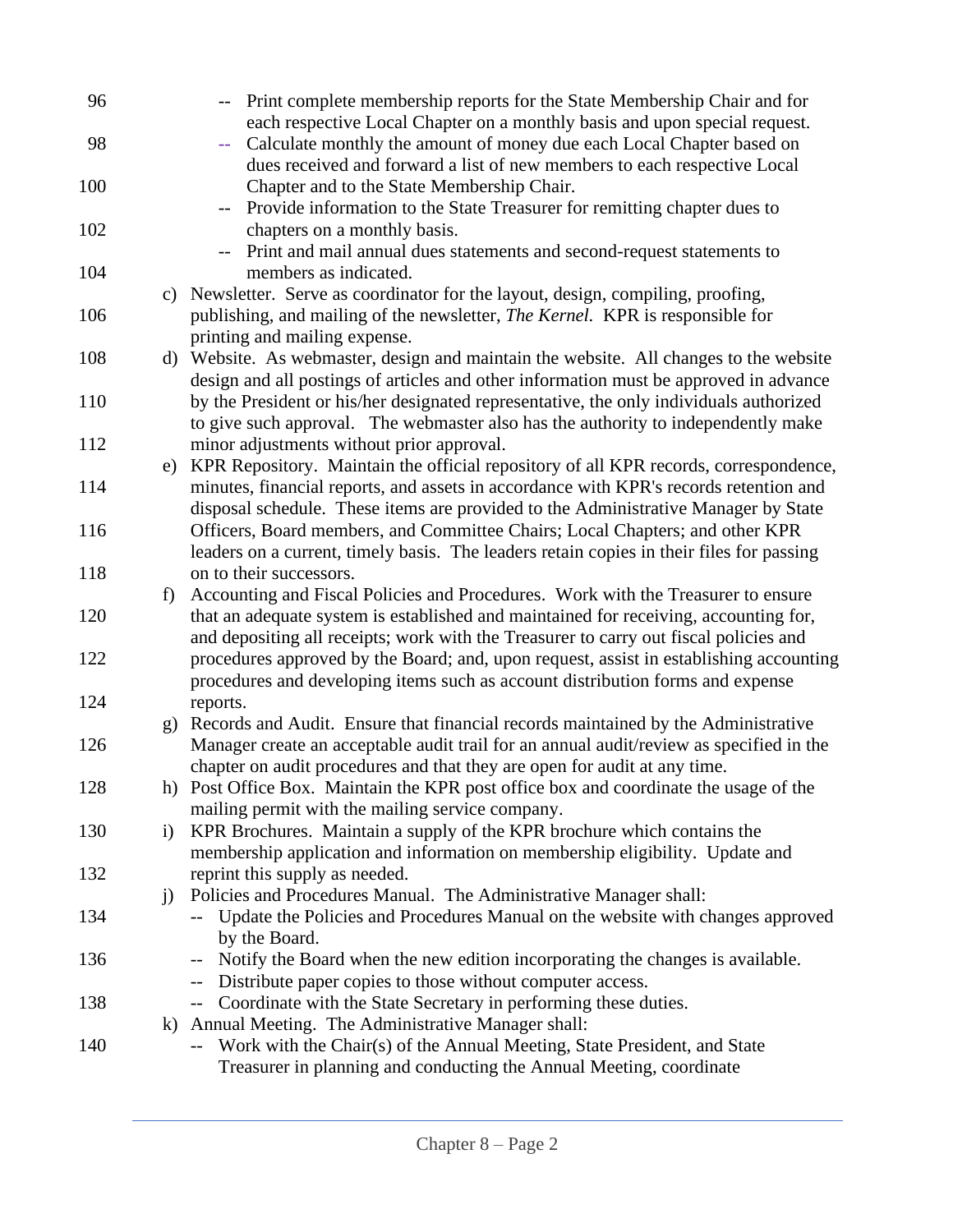| 142 |                  | with them throughout the year, and provide periodic updates to the Board and the<br>Annual Meeting Chair(s).                                                            |
|-----|------------------|-------------------------------------------------------------------------------------------------------------------------------------------------------------------------|
| 144 |                  | Participate in discussions about the budget and other issues, such as printing and<br>$- -$                                                                             |
| 146 |                  | name tags.<br>Design the registration form; receive the registration forms and fees and process<br>$- -$<br>them in accordance with established procedure.              |
| 148 |                  | Perform other duties as necessary regarding the Annual Meeting.<br>$--$                                                                                                 |
| 150 | $\left  \right $ | Election of Officers. The Administrative Manager shall:<br>1) Prepare, print, and mail the ballots for election of State Officers, information about                    |
| 152 |                  | the slate of candidates to be provided by the Nominating Committee. The ballots<br>shall be mailed by April 23 of even-numbered years (or the last business             |
| 154 |                  | day before April 23).<br>Receive the ballots voted by members.<br>2)                                                                                                    |
| 156 |                  | 3) Count the voted ballots and complete the Kentucky Public Retirees Election<br>Report form showing the results.                                                       |
| 158 |                  | 4) Give the ballots and the KPR Election Report form to the Election Committee for<br>certification of the vote.                                                        |
| 160 |                  | 5) Participate in reconciling discrepancies in counting, if any.<br>Retrieve from the Election Committee the ballots and all related notes after results<br>6)          |
| 162 |                  | are finalized and retain them in the KPR official files in accordance with<br>provisions in the nomination and election procedure.                                      |
| 164 |                  | m) Meetings. Attend all Board, Annual, and special meetings as requested, for the<br>purpose of improving communications and to better serve KPR, unless excused by the |
| 166 |                  | Board.                                                                                                                                                                  |
| 168 |                  | n) Transfer of Files. At the conclusion of the contract with KPR, transfer all files,<br>databases, records, and assets as instructed by the Board.                     |
| 170 |                  | o) Serve as the Coordinator of the KPR Email Bulletin System.                                                                                                           |
| 172 |                  | Section 2. Kentucky Public Retirees Advocacy and Defense Fund (KPR ADF)                                                                                                 |
|     |                  | A. Funding of KPR Advocacy and Defense Fund. Funds may be raised from the                                                                                               |
| 174 |                  | following:<br>1) donations from private individuals or other entities;                                                                                                  |
| 176 |                  | 2) legal defense funding bequests;<br>3) fund raising campaigns; and/or                                                                                                 |
| 178 |                  | 4) other funds of KPR allocated by a 2/3 vote of the Board prior to each such<br>transaction.                                                                           |
| 180 |                  | B. Refusal or Refund of Contributions. The KPR Board reserves the right to refuse or                                                                                    |
| 182 |                  | refund a contribution from any source if it is deemed not to be in the best interest of<br>KPR.                                                                         |
| 184 |                  | C. Deposit of Contributions. Contributions to the ADF shall be deposited by the                                                                                         |
| 186 |                  | Administrative Manager in a separate savings account designated for this Fund only<br>and shall remain in the savings account until the Board decides otherwise.        |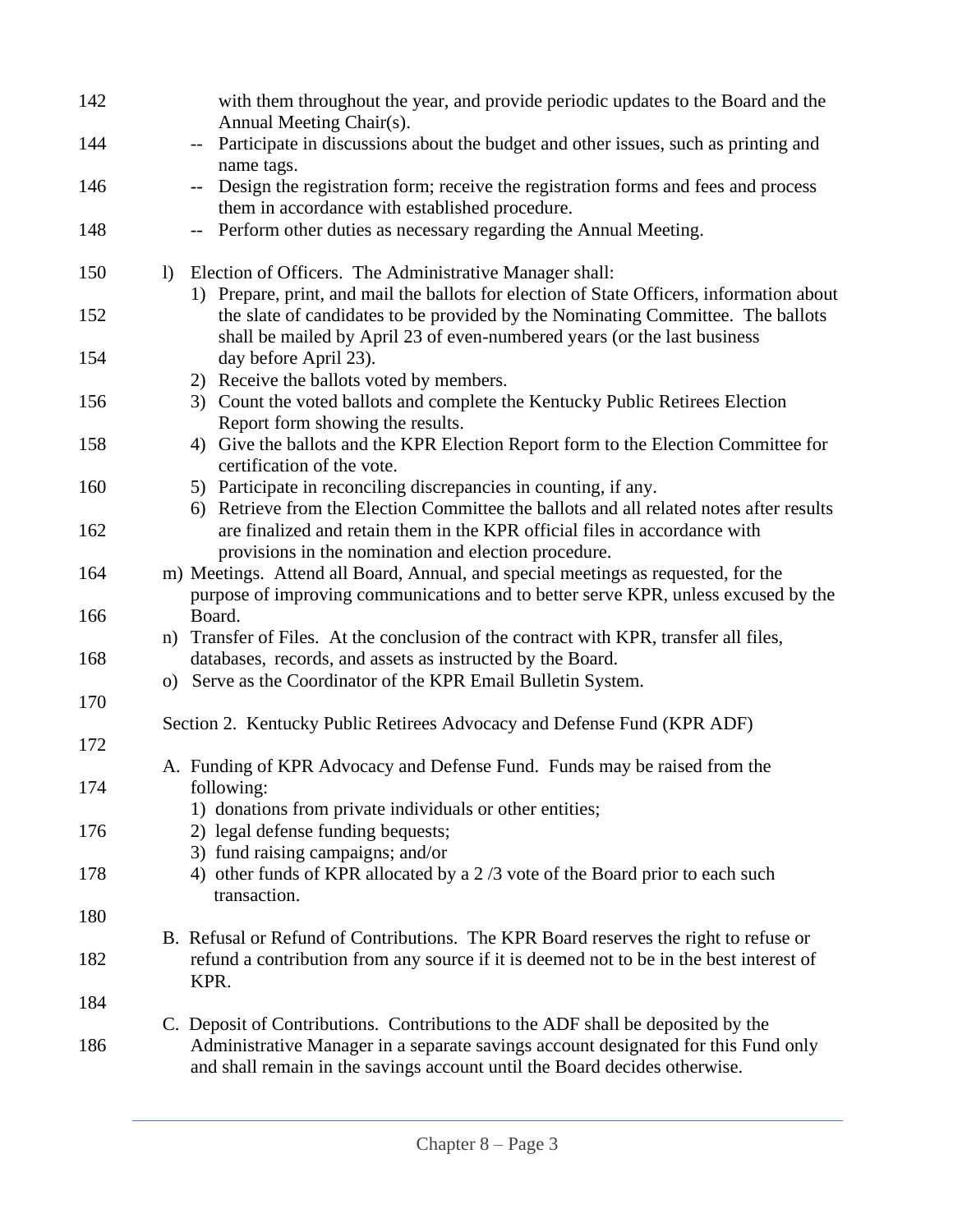| 188        |    |                                                                                                                                                                                                                                                                      |
|------------|----|----------------------------------------------------------------------------------------------------------------------------------------------------------------------------------------------------------------------------------------------------------------------|
| 190        |    | When the Board gives prior approval for a specific disbursement, the Treasurer or<br>President when the Treasurer is not available shall transfer the Board-authorized<br>disbursement amount to the KPR checking account.                                           |
| 192        |    |                                                                                                                                                                                                                                                                      |
| 194        |    | D. Covered Costs. The principal of the Fund may be used to pay any and all advocacy<br>costs, including advertising, promotional efforts, and legal expenses (attorney fees,<br>expert witness fees, court costs, mediation fees, and other similar items related to |
| 196        |    | active litigation or any potential litigation related to or impacting KPR); and for any<br>and all other purposes specified in KPR bylaws Article IX. State Administration and                                                                                       |
| 198        |    | Operation, Section 2, paragraph A.                                                                                                                                                                                                                                   |
| 200        |    | E. Disbursements. Funds shall be disbursed as prescribed in these Bylaws and Policies<br>and Procedures, and only after one of the following:                                                                                                                        |
| 202        |    |                                                                                                                                                                                                                                                                      |
| 204        |    | 1) resolution or motion approved by the Board and recorded in the approved minutes<br>of a regular or special meeting; or<br>2) appropriations and disbursements included in the approved annual budget and                                                          |
| 206        |    | approved by the Board before actual disbursement.                                                                                                                                                                                                                    |
| 208        |    | F. Quarterly Report. At each Quarterly Board Meeting, the treasurer of the Fund shall<br>provide to the Board a separate, detailed quarterly report of receipts and disbursements                                                                                    |
| 210        |    | and shall provide such report at any time upon request by the Board.                                                                                                                                                                                                 |
| 212<br>214 |    | The Treasurer's other financial report of the checking account shall contain only the<br>total receipts and total disbursement figures if necessary for reconciliation.                                                                                              |
| 216        |    | Section 3. Financial Matters of KPR                                                                                                                                                                                                                                  |
| 218        |    | A. Fiscal Year. The fiscal year of KPR is January 1 through December 31.                                                                                                                                                                                             |
| 220        |    | B. Bonding. The Treasurer, Assistant Treasurer, and the Administrative Manager shall be<br>bonded.                                                                                                                                                                   |
| 222        |    | C. Membership Dues. Annual membership dues of \$15 are due and payable January 31; the                                                                                                                                                                               |
| 224        |    | State Treasurer returns \$4 to the Local Chapter. Names of those who have not paid their<br>dues by May 31 are removed from the membership roll effective on that date.                                                                                              |
| 226        |    | D. Budget. The State Treasurer shall prepare the annual budget.                                                                                                                                                                                                      |
| 228        |    | 1) The Treasurer shall assemble and organize the budget by expenditure categories and<br>not by individuals or committee expenditures.                                                                                                                               |
| 230        | 2) | The Treasurer shall submit the budget for the next fiscal year to the Board for approval<br>at its December quarterly meeting.                                                                                                                                       |
| 232        |    | 3) The Board, by a majority vote, may amend the budget any time it deems necessary.                                                                                                                                                                                  |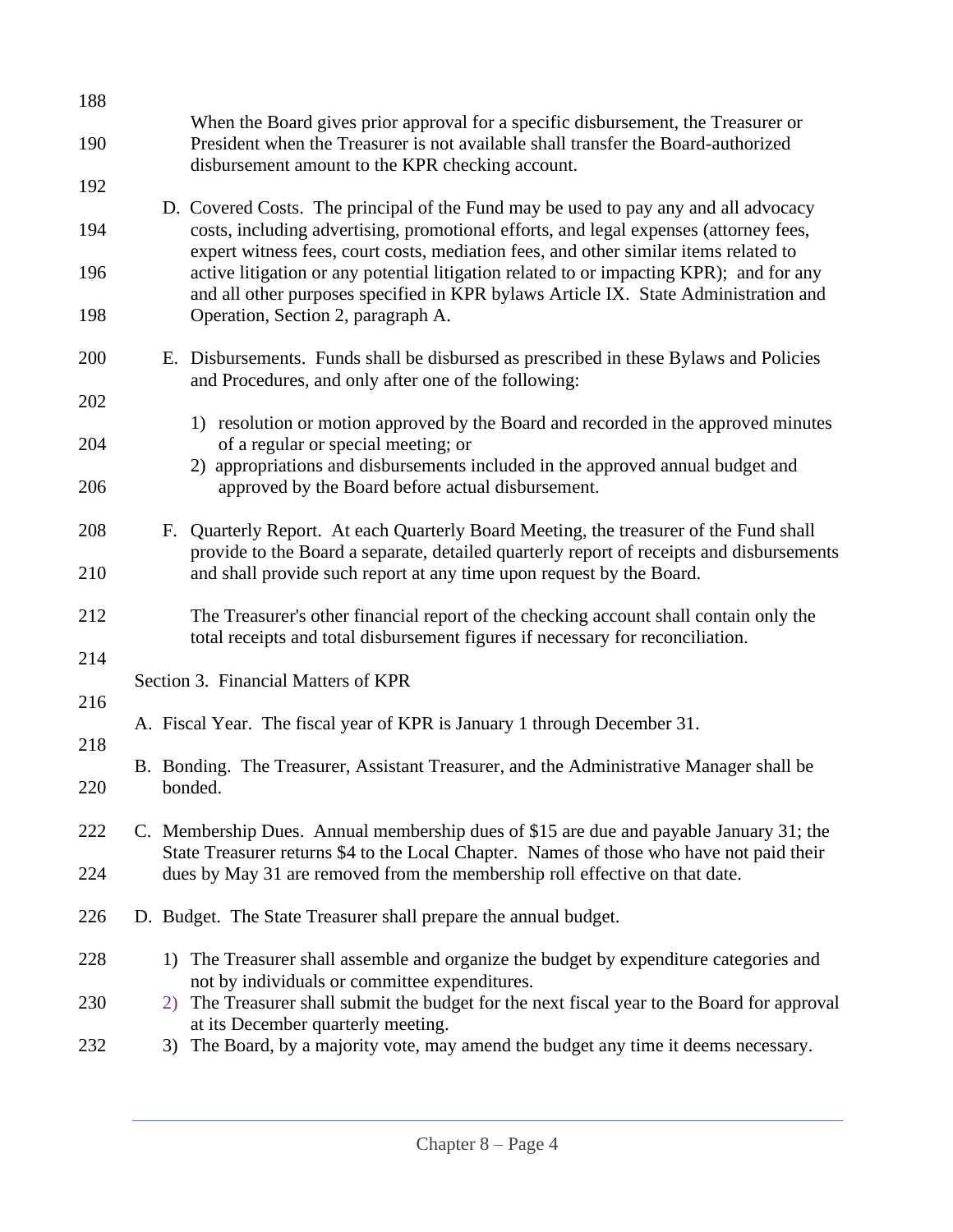| 234 | E. Revolving Funds. The Board, by majority vote, may establish revolving funds for<br>specific, approved purposes.                                                                                                                            |  |
|-----|-----------------------------------------------------------------------------------------------------------------------------------------------------------------------------------------------------------------------------------------------|--|
| 236 |                                                                                                                                                                                                                                               |  |
| 238 | F. Reimbursement Procedures                                                                                                                                                                                                                   |  |
| 240 | Reimbursement for travel expenses shall generally follow those guidelines as set forth in the<br>state administrative regulation "200 KAR 2:006: Employees' Reimbursement for Travel"<br>except for any specific restrictions outlined below. |  |
| 242 |                                                                                                                                                                                                                                               |  |
| 244 | Travel Expenses. Claims for reimbursement of travel expenses shall be submitted on the KPR<br>Travel Expense Voucher (see "Exhibits").                                                                                                        |  |
| 246 | All KPR Board members or their designated representatives are authorized for travel<br>expenses paid by the State Board. When possible, travel via automobile should be shared.                                                               |  |
| 248 | Travel alone when shared transportation is available shall not be reimbursed except in<br>extenuating circumstances. Representatives attending Board meetings for a chapter in the                                                            |  |
| 250 | absence of their president must have their travel voucher approved by the chapter president.<br>Other personnel requested to attend Board meetings must also have their travel voucher                                                        |  |
| 252 | approved by the chapter president.                                                                                                                                                                                                            |  |
| 254 | Local Chapter officers and special committees appointed by the State President (and not listed<br>in the Bylaws) are authorized for travel paid for by the Board when they are specifically                                                   |  |
| 256 | invited to meetings of the State Board.                                                                                                                                                                                                       |  |
| 258 | Travel expenses for the Board Meeting held in conjunction with the Annual Meeting shall not<br>be reimbursed.                                                                                                                                 |  |
| 260 | Local officers, committee chairs, and members who are not members of the State Board and                                                                                                                                                      |  |
| 262 | are not specifically invited are welcome to attend Board meetings, but shall be responsible for<br>their own travel expenses.                                                                                                                 |  |
| 264 | Travel expenses include:                                                                                                                                                                                                                      |  |
| 266 | -- Auto Expenses. Mileage for in-state and out-of-state travel shall be based on the<br>Kentucky Official Highway Map, MapQuest website, Google Maps website, or similar                                                                      |  |
| 268 | web mapping service. Reimbursement for mileage of a privately-owned vehicle shall<br>be at the rate designated on the Office of the Controller's website and adjusted                                                                         |  |
| 270 | quarterly.<br>Lodging. Receipted overnight lodging during the course of authorized travel is                                                                                                                                                  |  |
| 272 | reimbursed at cost. The single rate for lodging is paid for travel when only one<br>person is a KPR member in authorized travel status or when only one of two                                                                                |  |
| 274 | KPR members is in authorized travel status.<br>Meals. Meal expenses incurred during the course of authorized travel shall be<br>--                                                                                                            |  |
| 276 | reimbursed based on receipts submitted with the travel voucher at an amount set forth<br>by the Secretary of Finance and Administration Cabinet in accordance with the                                                                        |  |
| 278 | aforementioned administrative regulation.                                                                                                                                                                                                     |  |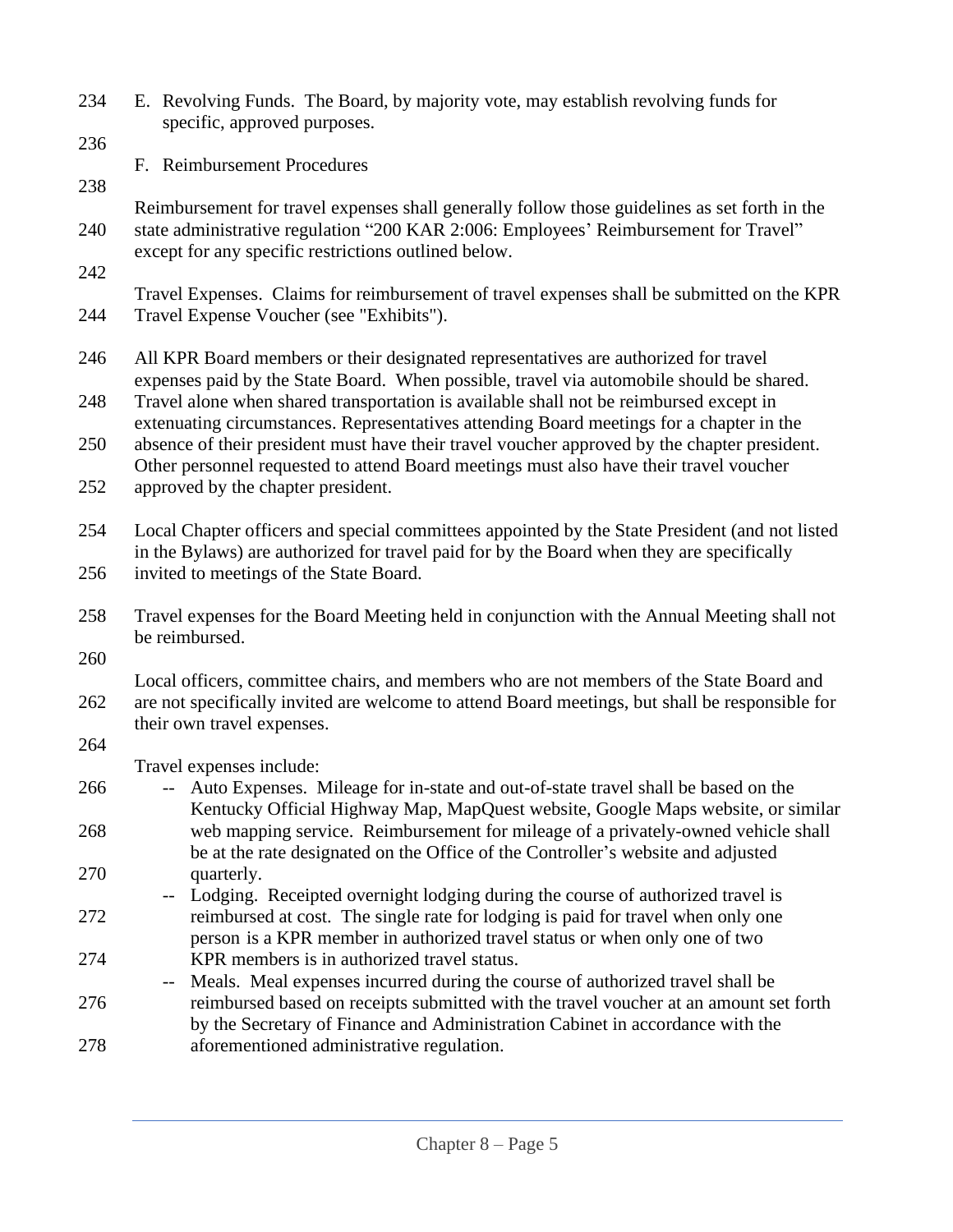- Section 4. Legislative
- Each year when the General Assembly convenes, a Legislative Agent may be contracted with to represent Kentucky Public Retirees, Inc. Additionally, a contract may be executed for each extraordinary session that may occur. (See "Exhibits" appendix for sample contract.)
- This Agent must be registered with the Kentucky Legislative Research Commission and the Kentucky Legislative Ethics Commission. An agreed-upon amount for each session will be
- determined by the President (or his/her designated representative) and the Agent. The contract must be approved by the Board. The fee shall be paid in full as soon as possible after the session ends.
- The Agent shall attend all meetings related to retiree legislative concerns during the session of the General Assembly, monitor the *Legislative Record*, speak with legislators when necessary,
- and communicate with the KPR State Legislative Chair regarding issues needing attention. At the end of each session, the Agent shall prepare a written summary of all bills introduced
- and action taken regarding legislation affecting retirees, and report to the KPR State Legislative Chair.
- 
- Upon approval of the Legislative Chair, KPR shall cover any necessary related costs, such as the *Legislative Record*, copies of bills, registration fees, etc.
- Section 5. Kentucky Legislative Ethics Commission Reports and Fees
- Legislative Agents and their employers are required to register with the Kentucky Legislative Ethics Commission within seven (7) days following the engagement of the Legislative Agent,

 and KPR will pay the Kentucky Legislative Ethics Commission a fee of \$250. This \$250 fee covers two years if the agent is hired in an even-numbered year. (Example: If an agent is

- hired on January 1, 2020, the fee covers through December 31, 2021.)
- If a legislative Agent is hired beginning at or during an odd-numbered year, the \$250 fee is due, and will expire at the end of that year. A new fee will be required at the beginning of the
- even-numbered year for the next two years. (Example: If an agent is hired January 1, 2019, the fee covers only that year. The fee also covers any special sessions called during the periods.
- Due Dates of Reports by Legislative Agents and their Employers
- Legislative Agents and employers are required to file an updated registration statement six (6) times a year, containing a statement of expenditures ("Legislative Agent's Update Registration
- Statement," available from the Commission's website). These updated registration statements may be filed online, by fax, or by regular mail. The reporting periods for these statements are
- as follows:

| 324 | <b>Reporting Period</b> | <b>Due Date</b> |
|-----|-------------------------|-----------------|
|     |                         |                 |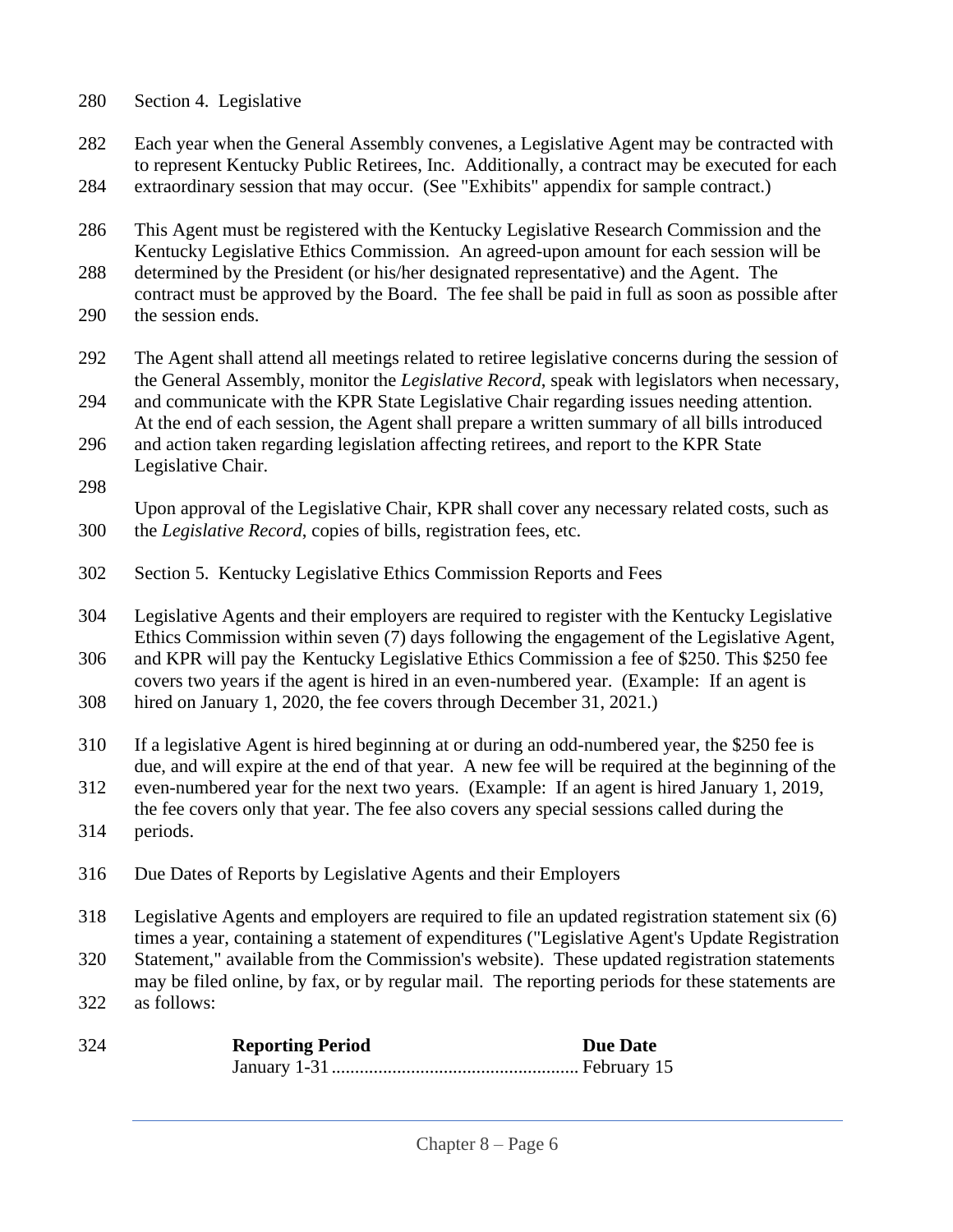| 326 |                                                                                                                                                                                        |
|-----|----------------------------------------------------------------------------------------------------------------------------------------------------------------------------------------|
|     |                                                                                                                                                                                        |
| 328 |                                                                                                                                                                                        |
|     |                                                                                                                                                                                        |
| 330 |                                                                                                                                                                                        |
| 332 | The updated Registration statements must be postmarked no later than the 15 <sup>th</sup> day of the<br>month for which they are due. A penalty is assessed for late filing.           |
| 334 |                                                                                                                                                                                        |
|     | Upon termination of the Employer-Legislative Agent relationship, KLEC form "Employer's                                                                                                 |
| 336 | Notice of Termination of Engagement for the Period from Date of Last Report to (date of<br>termination)" shall be filed by the Employer, and KLEC form "Legislative Agent's Notice of  |
| 338 | Termination of Engagement for the Period from Date of Last Report to (date of termination)"<br>shall be filed by the Legislative Agent. (The forms are available from the Commission's |
| 340 | website.)                                                                                                                                                                              |
| 342 | To access the Commission's website, go to http://klec.ky.gov, click on "File Forms Online,"<br>and sign in with the Log-On ID and Password.                                            |
| 344 |                                                                                                                                                                                        |
| 346 |                                                                                                                                                                                        |